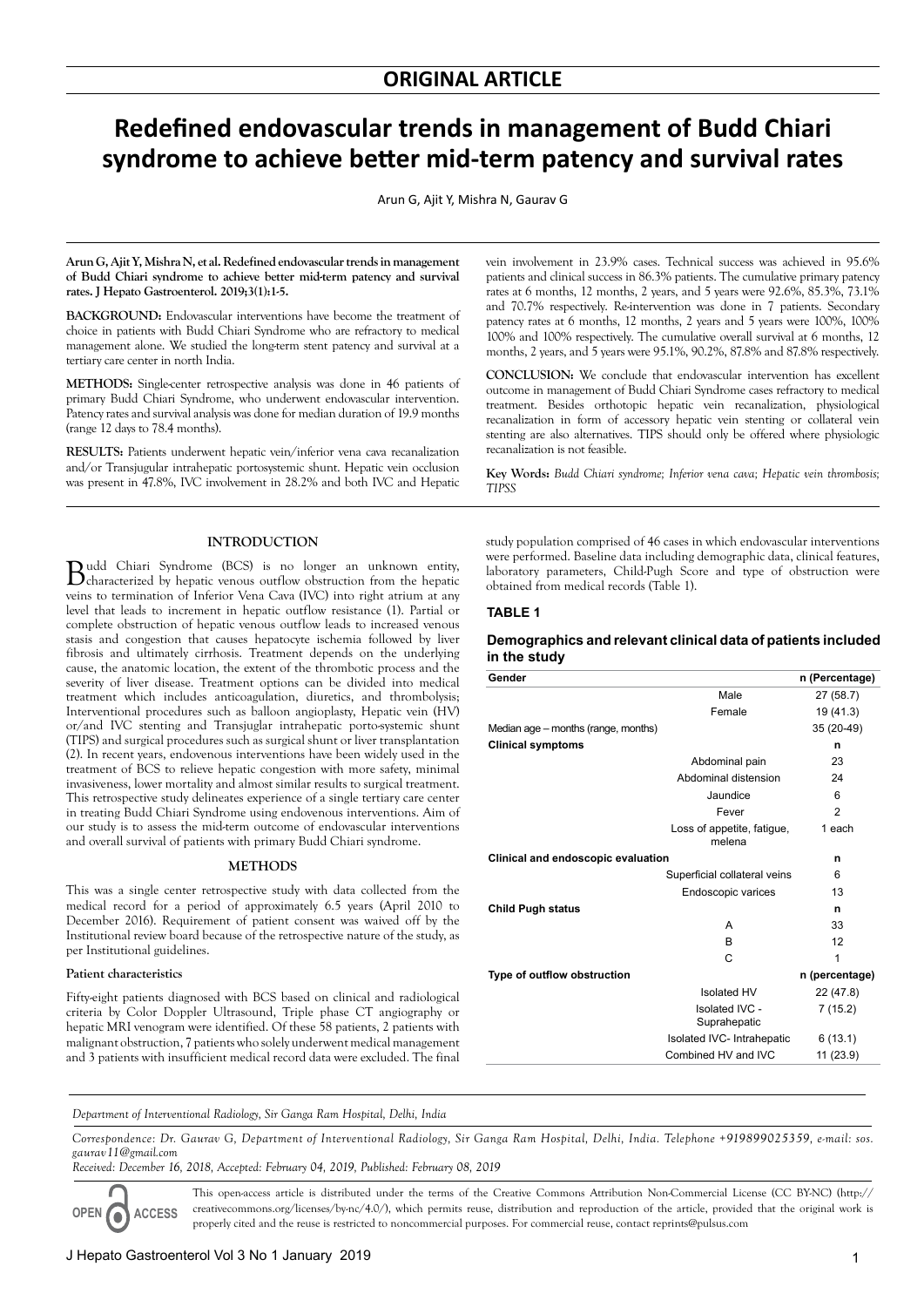# **Arun et al.**

Our primary aim was to restore the normal physiologic outflow either by venoplasty or stenting. Based on pre-procedure imaging patients were divided into three groups; isolated involvement of IVC with patent hepatic veins, isolated HV involvement or involvement of both HV and IVC.

### **Patient selection for endogenous interventional procedures depending on type of obstruction**

- a. Patients with isolated IVC obstruction were treated by balloon venoplasty with or without stenting through transjugular, transfemoral or combined approach, latter used in cases where Interventional Radiologist failed to cross occlusion/stenosis with single access approach.
- Patients with isolated HV involvement were assessed with colour Doppler US before procedure. Those with dilated and patent main HV or accessory HVs including caudal HVs and right inferior HV proximal to obstruction were treated by angioplasty with or without stenting using transjugular (Figure 1) or combined percutaneous and transjugular approach. If there was no suitable hepatic vein for recanalisation and large venovenous collateral (>8 mm) was seen, then collateral venoplasty or stenting was attempted in a similar fashion. If the hepatic vein recanalization was deemed not possible due to long segment occlusion, TIPS (Figure 2) was offered. If physiological recanalization failed, then switch over to TIPS was done.
- c. For treatment of patients with combined IVC and HV involvement, balloon venoplasty or stenting of IVC and HV was done. However,



**Figure 1)** *a. Inferior vena cavogram using diagnostic catheter from trans-jugular approach suggestive of normal opacification of distal inferior vena cava uptil right atrial junction. b. Right hepatic venogram suggestive of linear occlusion (arrow) at hepatic vein ostium likely representing web. c. Fluoroscopic image during balloon venoplasty at right hepatic vein ostium with waist (curved arrow) at level of the occlusion. d. Right hepatic venogram after insertion of self-expandable metallic stent at the ostium suggestive of normal opacification of right hepatic vein with normal contrast flow into the inferior vena cava and right atrium*



**Figure 2)** *a. Inferior vena cavogram using diagnostic catheter from trans-jugular approach suggestive of normal opacification of distal inferior vena cava uptil right atrial junction. Subtle narrowing noted at the expected location of hepatic vein ostia (arrow). No significant pressure gradient noted across the narrowing. b. After puncture of segmental branch of right portal vein and with diagnostic catheter placed in splenic vein, splenic venogram suggestive of normal opacification of distal splenic vein, portal vein and its intra-hepatic branches. c. After placement of combination of covered and uncovered metallic stent across the trans-hepatic tract between portal vein and inferior vena cava, portal venogram suggestive of normal opacification of the main portal vein and the stent with normal flow across distal aspect of stent into the supra-hepatic inferior vena cava and right atrium*

in the absence of any suitable HV or collateral, IVC angioplasty/ stenting along with TIPS was offered in the same sitting (Figure 3).

### **Technique**

# **Recanalization of IVC**

After securing chosen venous access with 6 Fr sheath under aseptic precautions, local anesthetic cover and Seldinger technique, a 5 Fr multipurpose (MPA) catheter (Cook, Bloomington, IN, USA) or a 5 Fr kumpe catheter (Cook) was used with a 0.035 "hydrophilic J tip guide wire (Teromo Corporation, Tokyo, Japan) to negotiate past the stenosis/occlusion. In resistant cases, various techniques were used to cross the narrowing like using straight tip hydrophilic guide wire or stiff end of the hydrophilic guide wire, dual access approaches (Figure 1) and many others. Once the narrowing was crossed, the guide wire was exchanged with an 260 cm, 0.035" extra stiff amplatz guide wire (Cook) and the stenotic segment was dilated using a balloon catheter followed by stenting if any residual stenosis (confirmed by resistant balloon waist or cavography after dilatation) or pressure gradient persisted. Choice of various balloons and stents were available and used. Balloon dilatation was sequential with dilatation using smaller diameter balloon (10 mm) followed by larger diameter balloons (maximum up to 26 mm).

# **Recanalization of HV/collaterals**

Under similar precautions right internal jugular vein was punctured and access secured using 10-F, 40-cm-long sheath (Cook). Using MPA catheter with 0.035" straight tip hydrophilic guide wire or metal cannula (from Rosch-Uchida transjugular liver access set) in difficult cases, HV/accessory HV cannulation was attempted (Figure 2) and recanalization of the parent vessel/collateral was done using similar technique as described for IVC recanalization above. In resistant cases where cannulation of HVs was not possible or crossing the stenosis/narrowing was not successful, percutaneous puncture of the suitable hepatic veins was done under sonographic guidance using 18 G puncture needle (Vygon, Ecouen, France) and a 0.035" straight tip hydrophilic guide wire (Teromo Corporation) was passed into the hepatic vein and used to cross the occlusion. In resistant cases, stiff end of the wire was used to cross the narrowing and after crossing, exchanged with the floppy end of the wire. The wire was snared from the transjugular end and rest of the procedure or angioplasty with/without stent insertion was continued as described earlier.

# **TIPS**

In case where long segment occlusion or complete occlusion/thrombosis of the hepatic veins was found and no collateral or suitable accessory



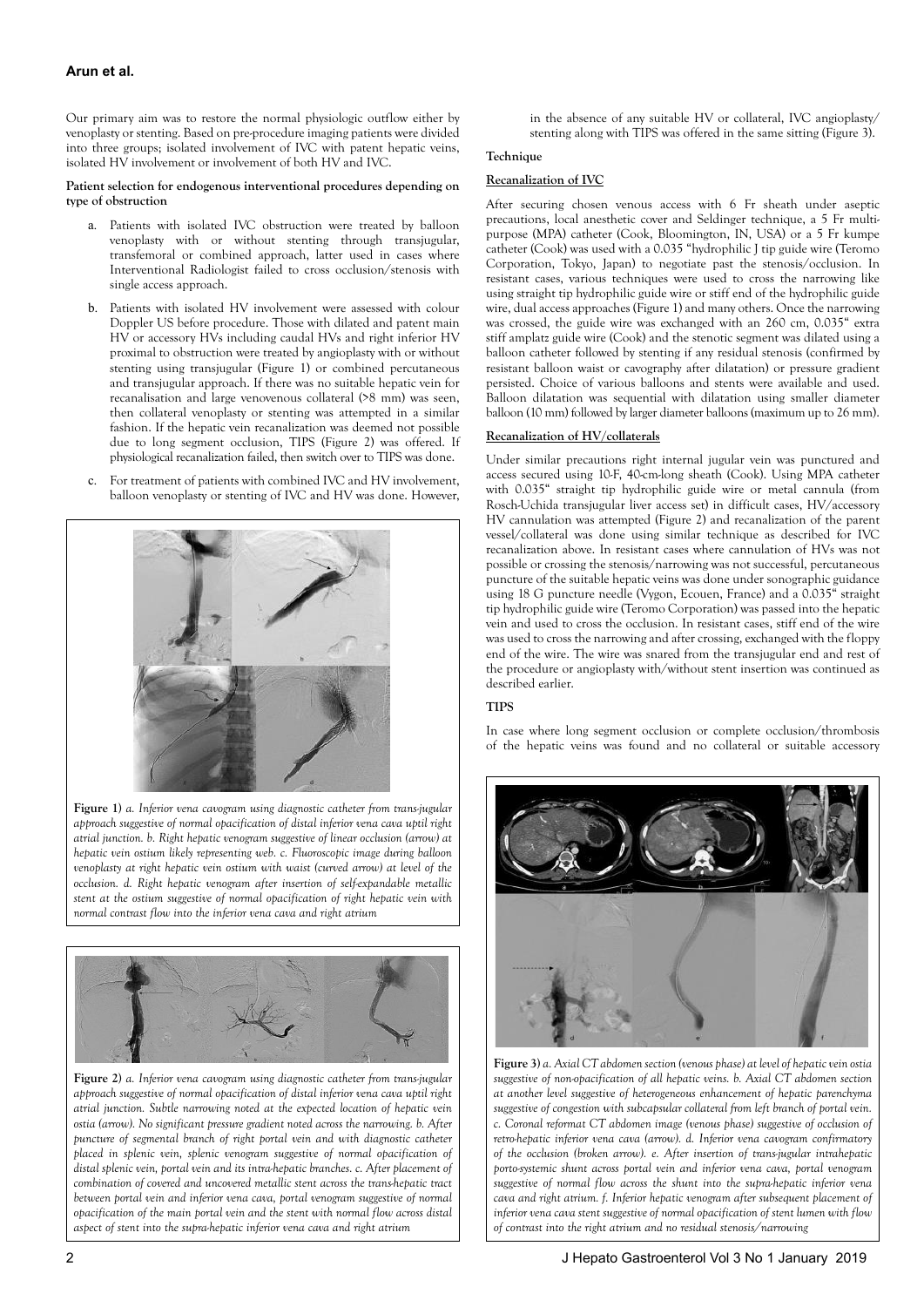hepatic vein was deemed feasible on Doppler study, TIPS was considered as intervention of choice. The procedure was carried out using Rosch-Uchida transjugular liver access set (Cook). A transjugular access was secured using the 10 Fr long sheath from the set. A metal cannula was used within the sheath and wedged to the IVC just below cavo-atrial junction. If a short ostial segment of the HV was cannulated, then a MPA catheter was used to cannulate the HV and the metal cannula exchanged with it and translated forward uptil the occlusion. A Rosch Uchida catheter Stylet set was inserted coaxially into the sheath cannula assembly and translated forward into the hepatic parenchyma under fluoroscopic and sonographic guidance (provided by a second operator) targeting the posterior branch of right portal vein. As soon as portal vein was punctured, a J tip hydrophilic guidewire was introduced into the portal vein and a 5 Fr MPA catheter used for portal venography. Pressure measurements were done in portal vein and caval/right atrial end. An extra stiff amplatz guide wire was used for balloon dilatation of the hepatic parenchymal tract (Mustang- 8 mm) followed by insertion of a 10 mm covered stent within the hepatic parenchymal tract (Fluency Plus; Bard Peripheral Vascular, Tempe, USA) upto the portal vein. This was followed by placement of another 10 mm diameter bare metal stent (E-luminex, Bard Peripheral Vascular, and Tempe, USA) within the covered stent, extending 2 cm into the portal vein lumen (Figure 3). Portal venography and pressure gradient was measured again.

#### **Follow up and surveillance**

After the successful radiological intervention patients were kept on anticoagulation viz 5000 IU low molecular weight heparin (dalteparin sodium) 12 hourly and acenocoumaral (acitrom) once daily dosage for 2 days after checking INR. Consequently, heparin was withheld and acitrom was continued lifelong/until next intervention to keep target INR between 2 to 3. Patients were followed up with standard protocol at  $3<sup>rd</sup>$  day and one month, followed by every  $3<sup>rd</sup>$  month for 1 year and then every 6 months after completion of one year. Follow up data was terminated at death, end of study period or at the date of last follow up in cases that were lost to follow up. Follow up data was collected from medical record or by telephonic interview. Stent patency was assessed at each follow up visit using colour Doppler ultrasound. Patients with suspicion of stenosis on color Doppler were taken for conventional venography and re-intervention was done if stent stenosis/ thrombosis was present or if significant pressure gradient across stent noted.

### **Definitions**

Technical success of the intervention was defined as completion of the angioplasty, stenting or TIPS creation with fall of the pressure gradient across the shunt/recanalized segment to <8 mm Hg.

Primary patency was defined as the time interval from first intervention to next intervention while secondary patency was defined as stent patency amongst the patients with stent occlusion/stenosis after reintervention, ending with complete occlusion not amenable to endovascular therapy.

#### **Statistical analysis**

2 technical failure cases and 3 patents that died due to unrelated causes were excluded during outcome analysis. Overall survival and primary patency analysis was done using Kaplan–Meier curves. Statistical analysis was performed using SPSS version 22 statistical software. *p*<0.05 was considered significant.

### **RESULTS**

During the study period from April 2010 to December 2016, 46 patients with Budd-Chiari syndrome undergoing radiological intervention were analyzed (Figure 4). Technical success was achieved in 44 (95.6%) patients. Selective venoplasty without stenting was done in 7 patients while 22 patients underwent combined venoplasty and stenting of the diseased vein. TIPS were placed in 15 patients. Isolated TIPS was successfully done in 11 patients with satisfactory gradient across the porto-systemic shunt. One patient had combined IVC stenting with TIPS while 3 had combined IVC plasty and TIPS stent placement. Two patients with complete occlusion of all three hepatic veins and large intrahepatic collaterals underwent stenting of the collateral vein (Figure 4).

Technique failure was seen in 2 patients. One patient had long segment IVC obstruction leading to failure of crossing the occlusion by combined transjugular and transfemoral route. He was started on medical management but was lost to follow up. Another one had failure due to non-cannulation of hepatic veins from both transjugular and percutaneous transhepatic approaches and patient refused TIPS placement. During follow up period, three patients were lost to follow up after 6, 8 and 16 months. The patients were included in the outcome and survival analysis and their event status was marked as censored in the Kaplan Meyer survival curve analysis.

Five patients expired during the follow up period. The underlying causes of death were liver failure (n=1), cardiac disease (n=1), non-hepatic malignancy  $(n=1)$ , venous thrombosis  $(n=1)$  and unknown in one patient. These patients expired during a mean follow-up of 12.8 months (range=0.4, 3, 4, 12 and 45 months). Since the cause of death was related to Budd Chiari syndrome or its treatment in only 2 patients (at 3 and 12 months), rest of the 3 patients (at 0.4, 4 and 45 months) were excluded from outcome and survival analysis. Repeat intervention was required in 7 (15.9%) patients among whom, 4 patients had occlusion of all 3 hepatic veins, 1 patient had combined disease



*primary intervention done in each case. Amongst 46 cases, technical failure was met in 2 cases, 1 infra hepatic IVC occlusion and another hepatic vein disease. IVC-Inferior vena cava. SH- Supra-hepatic. IH- Infra-hepatic. HV – Hepatic vein. RHV- Right hepatic vein. TIPS- Trans-jugular intra-hepatic porto-systemic shunt. RIHV-Right inferior accessory hepatic vein. Tech- Technical*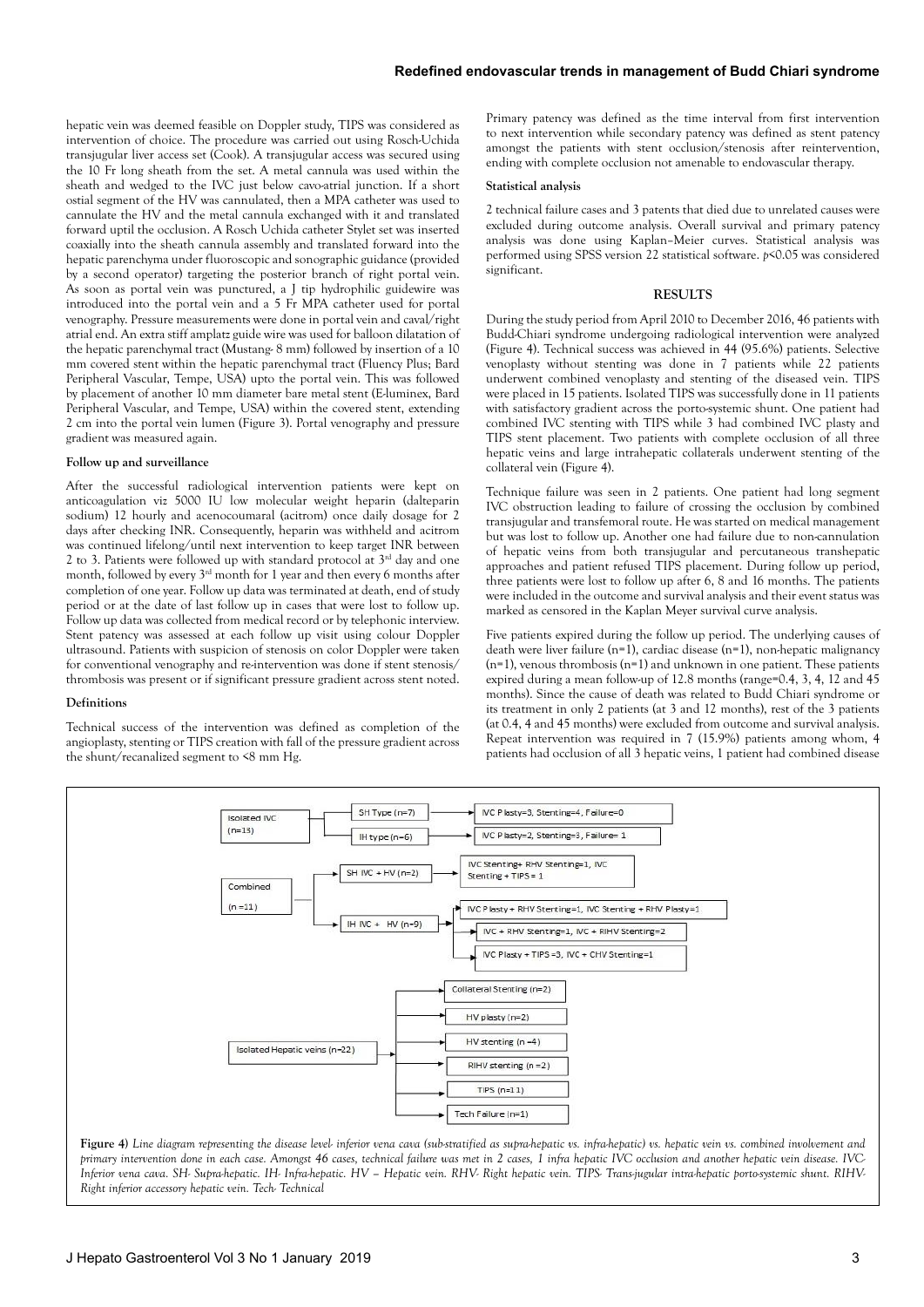



of hepatic vein and inferior vena cava and 2 patients had web in the inferior vena cava (one patient with supra hepatic disease and one patient with intra hepatic disease). The patients had been treated previously by TIPS creation for the first 4 patients, venoplasty and stenting for the patient with combined HV and IVC disease and venoplasty for the patients with IVC web. Among patients who underwent TIPS and required repeat intervention, narrowing of the shunt at the portal end was encountered in 3 patients while narrowing at the vena caval end was seen in one patient. Technical success was achieved in all these patients. All patients with narrowing at portal end successfully responded to balloon dilatation. One patient with narrowing at vena caval end was initially treated successfully with re-stenting; however the occlusion recurred again at 47 months and was managed with balloon angioplasty and anticoagulant cover. Remaining three patients who underwent venoplasty with or without stenting were intervened with repeat balloon dilatation which was successful in all patients. The cumulative primary patency rates at 6 months, 12 months, 2 years, and 5 years were 92.6%, 85.3%, 73.1% and 70.7% respectively (Figure 5) and cumulative secondary patency rates at 6 months, 12 months, 2 years and 5 years were 100%, 100% 100% and 100% respectively.

The transplant-free/cumulative actuarial survival at 6 months, 12 months, 2 years, and 5 years were 95.1%, 90.2%, 87.8% and 87.8% respectively (Figure 6).

2 patients had complications in the form of transient pulmonary edema post TIPS in 1 patient and heparin induced hematuria in the other. Both of the complications were conservatively managed.

### **DISCUSSION**

Various patterns of venous obstruction are seen in BCS patients all over the world. While geographic variations in pattern of venous outflow involvement exist, recent literature reports from East and India show change in disease profile with combined IVC and HV obstruction or isolated HV

obstruction being more common (3-6). Isolated HV occlusion (47.8%) was the most common pattern in our study also which is similar to these studies. The cumulative primary patency rates in current study are comparable to recent studies done in China and India (6,7). The cumulative overall survival rate in our study was also comparable to that of patients treated with TIPS (8) or liver transplant (9) in western studies. Mukund et al. (9) studied outcomes and survival in 136 patients diagnosed with budd chiari syndrome after performing HV/IVC anatomic recanalization or Direct intra-hepatic porto-systemic shunting (DIPS). They concluded that both techniques had similar efficacy and resultant patient survival but the improvement in liver functions tests and hepatic elastographic changes was better in the anatomic recanalization group. The findings of improved clinical and biochemical parameters in anatomic hepatic venous outflow recanalization with added risks of hepatic encephalopathy and liver dysfunction in patients of DIPS necessitates anatomic recanalization to be the first offered intervention choice in patients with BCS. The dictum of endovascular management was that if there was long segmental hepatic venous narrowing or complete nonvisualization of all hepatic veins, then DIPS remained the only endovascular intervention that could be offered. However, with detailed understanding of accessory hepatic venous anatomy and hemodyamics and hepatic venous collateral circulation, other physiologic recanalization procedures like accessory vein recanalization and collateral vein recanalization started being offered to defer DIPS. The cohort with such angio-architecture is not very uncommon. The understanding of accessory vein and collateral anatomy also enabled maneuver/tricks for successful orthotopic hepatic vein recanalization like floss/loop approach described in few studies (10,11). Our study highlights the importance of draining collaterals and accessory hepatic veins to avoid early TIPS in a subset of patients. Apart from the three major orthotopic cephalad draining veins of liver namely right, middle and left hepatic veins, there are other caudal draining veins described in literature namely the accessory hepatic veins. The most common accessory HV is inferior right hepatic vein (IRHVs). Accessory veins draining caudate